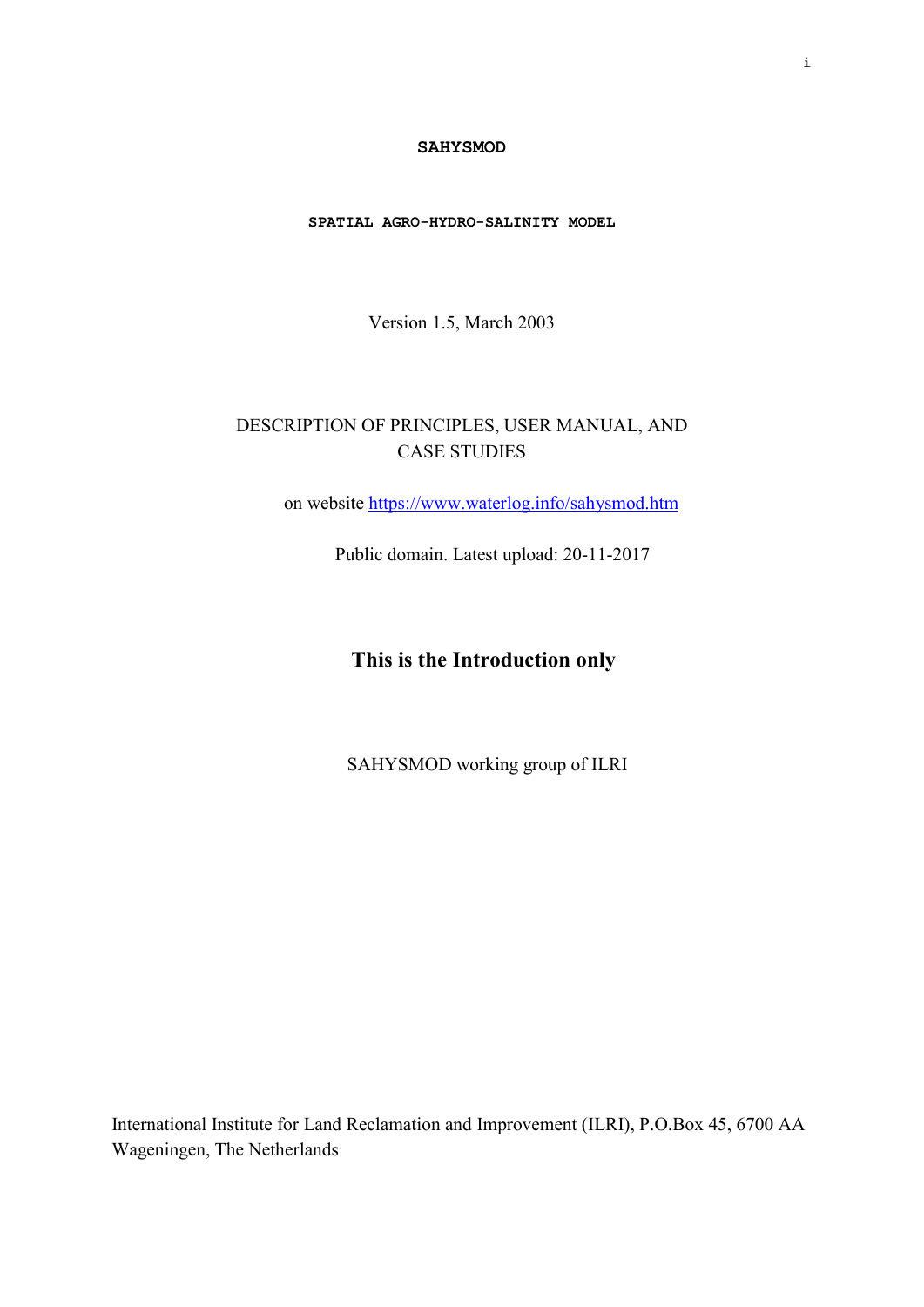# **1. INTRODUCTION**

Sahysmod is a computer program for the prediction of the salinity of soil moisture, ground water and drainage water, the depth of the water table, and the drain discharge in irrigated agricultural lands, using different (geo)hydrologic conditions, varying water management options, including the use of ground water for irrigation, and several cropping rotation schedules, whereby the spatial variations are accounted for through a network of polygons.

 Sahysmod combines the agro-hydro-salinity model Sahysmod (Oosterbaan 1998) and the nodal (polygonal) ground water model SGMP (Boonstra and de Ridder 1981). The combination was made by K.V.G.K. Rao with guidance from J. Boonstra and R.J. Oosterbaan, the user menu by H. Ramnandanlal, R.A.L. Kselik and R. J. Oosterbaan to facilitate the management of input and output data. These five persons formed the Sahysmod working group of ILRI with Oosterbaan as co-ordinator and editor. He also rebuilt the program to reduce the computer memory requirements and to increase the maximum number of polygons.

 The calculation programmes were elaborated in Fortran and the user shell in TurboPascal.

 The program was designed keeping in mind a relative simplicity of operation to promote its use by field technicians and project planners. It aims at using input data that are generally available, or that can be estimated with reasonable accuracy, or that can be measured with relative ease.

 The program is available on diskettes for use on personal computers or laptops under MS-DOS operating systems. It can also be downloaded from the ILRI website on internet (www.ilri.nl).

The program starts with the DOS command: 'Sahysmod'. In Windows, click on 'Sahysmod.exe'.

 At present an interface is being developed to facilitate mapping procedures of the parameters involved.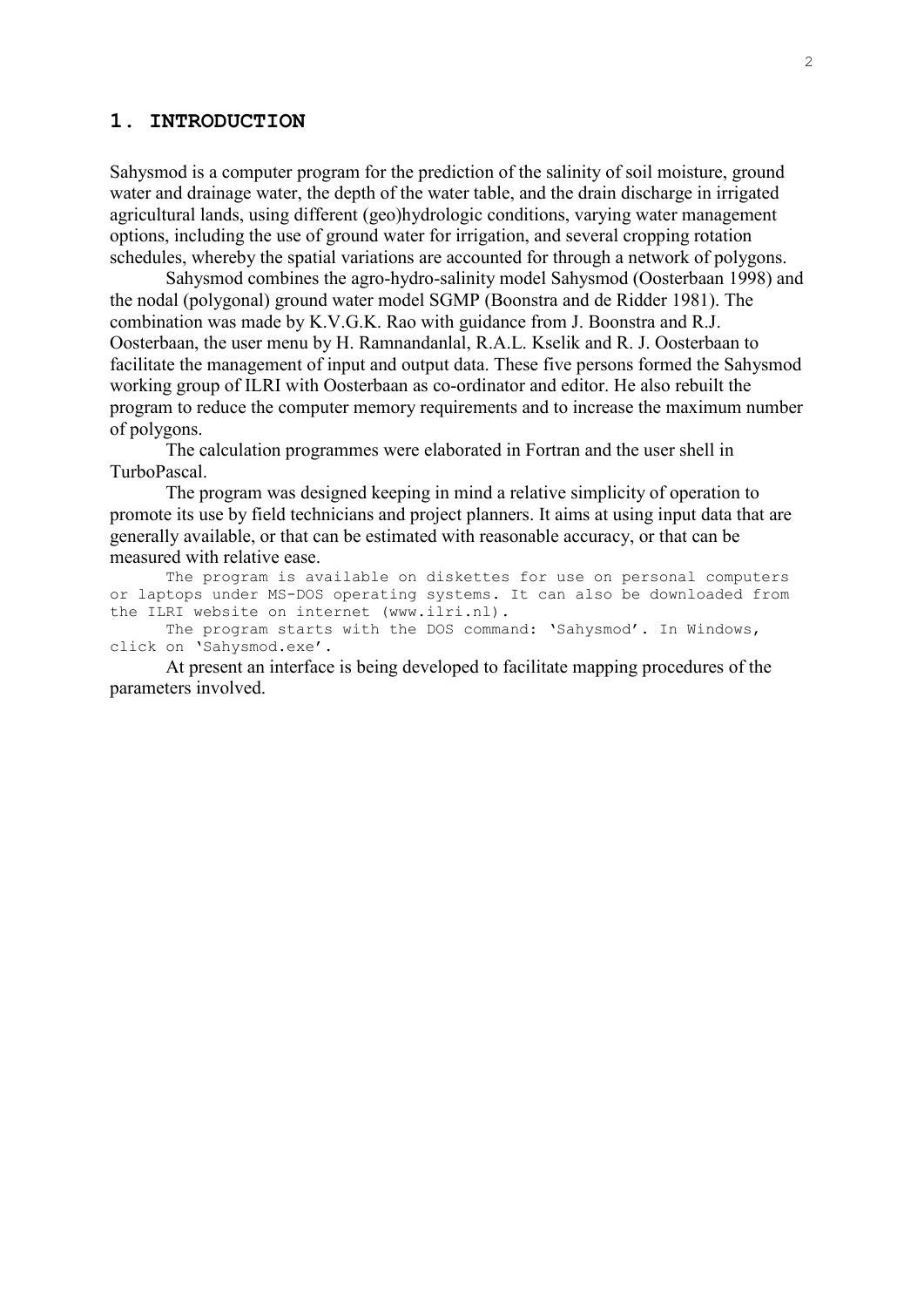# **2. PRINCIPLES**

#### **2.1. Model components**

The study area is divided into a nodal network of triangles, rectangles, or any other polygons with a maximum of 6 sides. The model consists further of three parts:

- 1. An agronomic water balance model, which calculates for each polygon the downward and/or upward water fluxes in the soil profile depending on the fluctuations of the water table;
- 2. A ground water model of the aquifer, which calculates the groundwater flows into and from each polygon and the ground-water levels per polygon depending on the upward and/or downward water fluxes. The parts 1 and 2 are interactive as they influence each other.
- 3. A salt balance model which runs parallel to the water balance model and determines the salt concentrations in the soil profile, and of the drainage, well and ground water.

These parts are discussed in sect. 3, 4 and 5 respectively. Some features of general importance are mentioned below.

# **2.2. Polygonal network**

The model permits a maximum of 240 internal and 120 external polygons with a minimum of 3 and a maximum of 6 sides each. The subdivision of the area into polygons, based on nodal points with known co-ordinates, should be governed by the characteristics of the distribution of the cropping, irrigation, drainage and ground water characteristics over the study area.

 The nodes must be numbered, which can be done at will. With an index one indicates whether the node is internal or external. Nodes can be added and removed at will or changed from internal to external or vice versa. Through another index one indicates whether the internal nodes have an unconfined or semi-confined aquifer. This can also be changed at will.

 Nodal network relations are to be given indicating the neighbouring polygon numbers of each node. The program then calculates the surface area of each polygon, the distance between the nodes and the length of the sides between them using the Thiessen principle.

Hydraulic conductivity can vary for each side of the polygons.

The depth of the water table, the rainfall and salt concentrations of the deeper layers are assumed to be the same over the whole polygon. Other parameters can very within the polygons according to type of crops and cropping rotation schedule (sect. 2.5).

#### **2.3. Seasonal approach**

The model is based on seasonal input data and returns seasonal outputs. The number of seasons per year can be chosen between a minimum of one and a maximum of four. One can distinguish for example dry, wet, cold, hot, irrigation or fallow seasons. Reasons of not using smaller input/output periods are:

short-term (e.g. daily) inputs would require much information , which, in large areas, may not be readily available;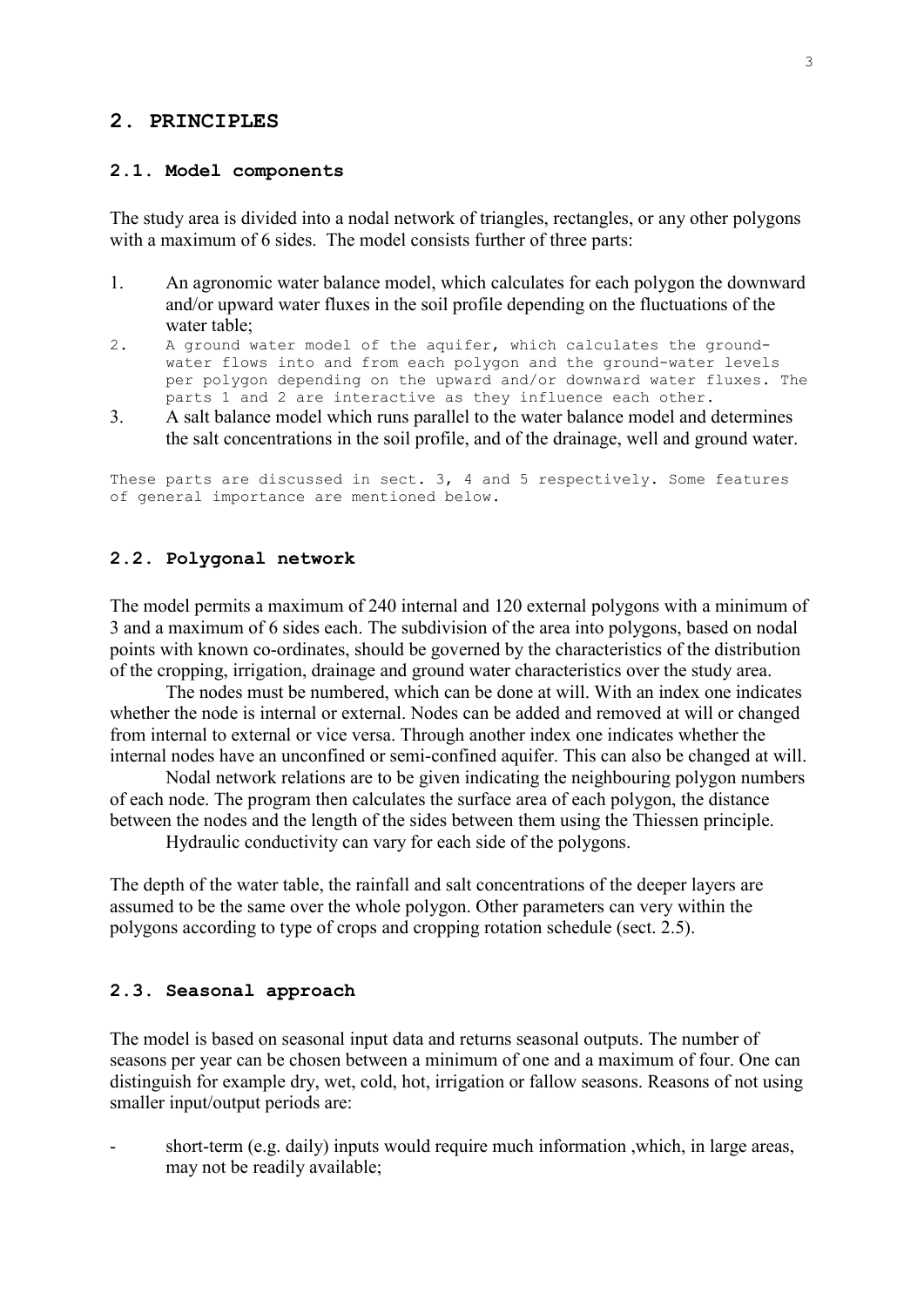- short-term outputs would lead to immense output files ,which would be difficult to manage and interpret;
- this model is especially developed to predict long term trends, and predictions for the future are more reliably made on a seasonal (long term) than on a daily (short term) basis, due to the high variability of short term data;
- though the precision of the predictions for the future may be limited, a lot is gained when the trend is sufficiently clear. For example, it need not be a major constraint to the design of appropriate salinity control measures when a certain salinity level, predicted by Sahysmod to occur after 20 years, will in reality occur after 15 or 25 years.

## **2.4. Computational time steps**

Many water-balance factors depend on the level of the water table, which again depends on some of the water-balance factors. Due to these mutual influences there can be non-linear changes throughout the season. Therefore, the computer program performs daily calculations. For this purpose, the seasonal water-balance factors given with the input are reduced automatically to daily values. The calculated seasonal water-balance factors, as given in the output, are obtained by summations of the daily calculated values. Ground-water levels and soil salinity (the state variables) at the end of the season are found by accumulating the daily changes of water and salt storage.

 In some cases the program may detect that the time step must be taken less than 1 day for better accuracy. The necessary adjustments are made automatically.

# **2.5. Hydrological data**

The method uses seasonal water balance components as input data. These are related to the surface hydrology (like rainfall, potential evaporation, irrigation, use of drain and well water for irrigation, runoff), and the aquifer hydrology (e.g. pumping from wells). The other water balance components (like actual evaporation, downward percolation, upward capillary rise, subsurface drainage, ground water flows) are given as output. The quantity of drainage water, as output, is determined by two drainage intensity factors for drainage above and below drain level respectively (to be given with the input data) and the height of the water table above the given drain level. This height results from the computed water balance Further, a drainage reduction factor can be applied to simulate a limited operation of the drainage system. Variation of the drainage intensity factors and the drainage reduction factor gives the opportunity to simulate the impact of different drainage options.

 To obtain accuracy in the computations of the ground water flow (sect. 2.8), the actual evaporation and the capillary rise, the computer calculations are done on a daily basis. For this purpose, the seasonal hydrological data are divided by the number of days per season to obtain daily values. After the seasonal computations, the hydrological components are totalled.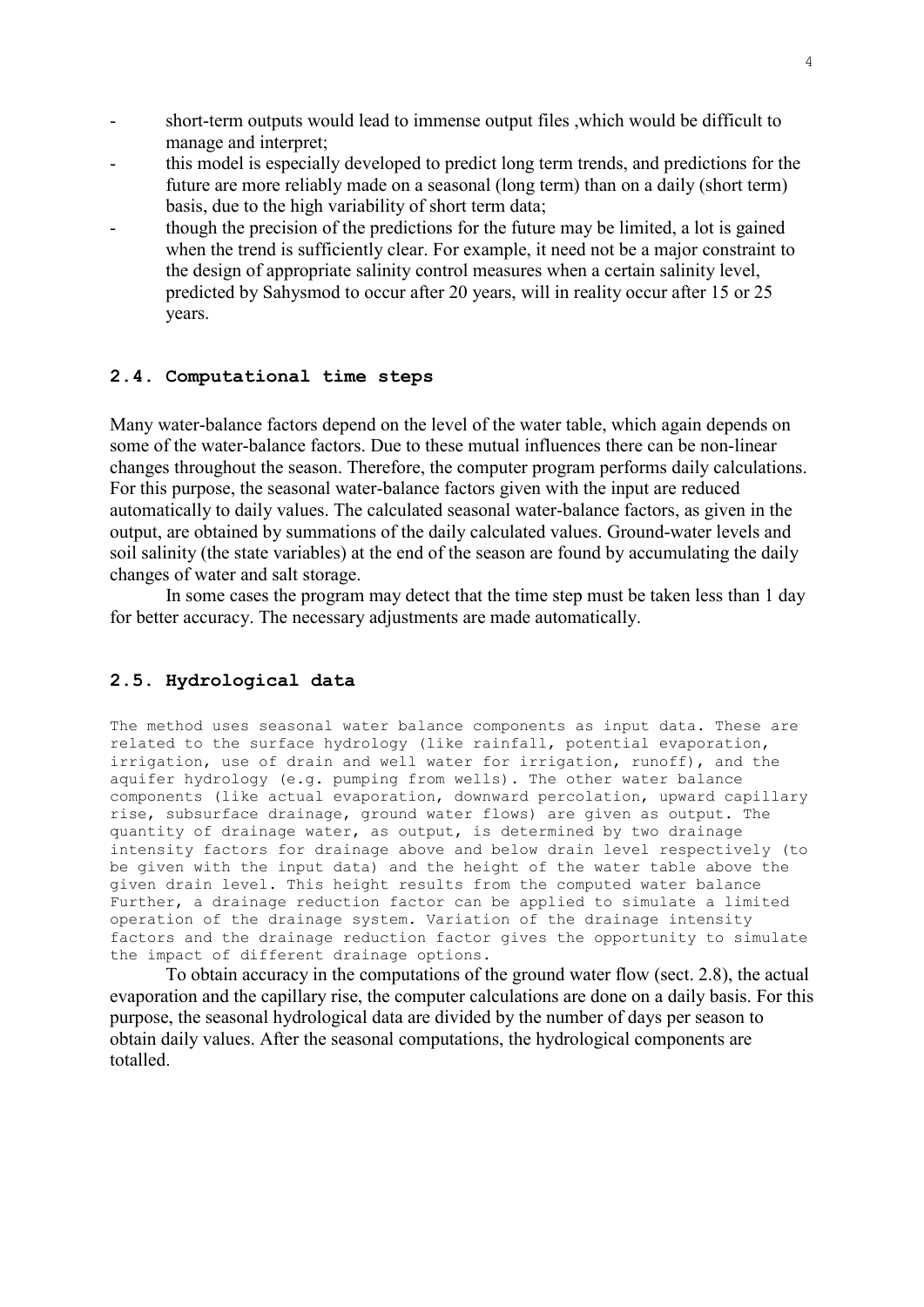## **2.6. Cropping patterns/rotations**

The input data on irrigation, evaporation, and surface runoff are to be specified per season for three kinds of agricultural practices, which can be chosen at the discretion of the user:

- A: irrigated land with crops of group A
- B: irrigated land with crops of group B
- U: non-irrigated land with rain-fed crops or fallow land

The groups, expressed in fractions of the total area, may consist of combinations of crops or just of a single kind of crop. For example, as the A-type crops one may specify the lightly irrigated cultures, and as the B type the more heavily irrigated ones, such as sugar cane and rice. But one can also take A as rice and B as sugar cane, or perhaps trees and orchards. A, B and/or U crops can be taken differently in different seasons, e.g. A=wheat plus barley in winter and A=maize in summer while B=vegetables in winter and B=cotton in summer. Nonirrigated land can be specified in two ways: (1) as  $U=1-A-B$  and (2) as A and/or B with zero irrigation. A combination can also be made.

 Further, a specification must be given of the seasonal rotation of the different land uses over the total area, e.g. full rotation, no rotation at all, or incomplete rotation. This occurs with a rotation index. The rotations are taken over the seasons within the year. To obtain rotations over the years it is advisable to introduce annual input changes as explained in sect. 2.13.

When a fraction A1, B1 and/or U1 differs from the fraction A2, B2 and/or U2 in another season, because the irrigation regime changes in the different seasons, the program will detect that a certain rotation occurs. If one wishes to avoid this, one may specify the same fractions in all seasons (A2=A1, B2=B1, U2=U1) but the crops and irrigation quantities may be different and may need to be proportionally adjusted. One may even specify irrigated land (A or B) with zero irrigation, which is the same as un-irrigated land (U).

 Cropping rotation schedules vary widely in different parts of the world. Creative combinations of area fractions, rotation indices, irrigation quantities and annual input changes can accommodate many types of agricultural practices.

 Variation of the area fractions and/or the rotational schedule gives the opportunity to simulate the impact of different agricultural practices on the water and salt balance.

#### **2.7. Soil strata**

Sahysmod accepts four different reservoirs of which three are in the soil profile:

- s: a surface reservoir
- r: an upper (shallow) soil reservoir or root zone
- x: an intermediate soil reservoir or transition zone
- q: a deep reservoir or main aquifer.

The upper soil reservoir is defined by the soil depth, from which water can evaporate or be taken up by plant roots. It can be taken equal to the root zone. It can be saturated, unsaturated, or partly saturated, depending on the water balance. All water movements in this zone are vertical, either upward or downward, depending on the water balance. (In a future version of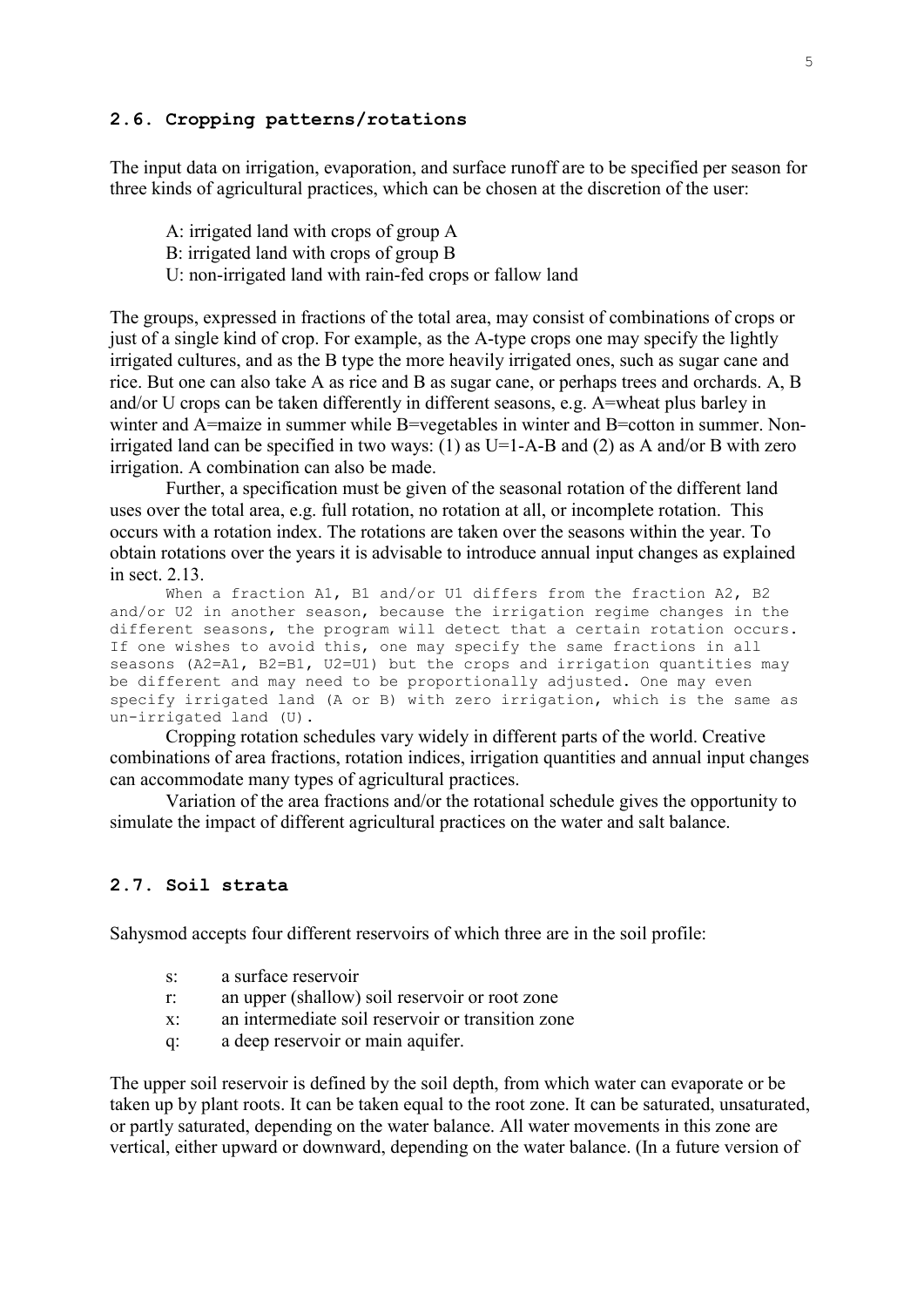Sahysmod, the upper soil reservoir may be divided into two equal parts to detect the trend in the vertical salinity distribution.)

 The transition zone can also be saturated, unsaturated or partly saturated. All flows in this zone are horizontal, except the flow to subsurface drains, which is radial.

 If a horizontal subsurface drainage system is present, this must be placed in the transition zone, which is then divided into two parts: an upper transition zone (above drain level) and a lower transition zone (below drain level).

 If one wishes to distinguish an upper and lower part of the transition zone in the absence of a subsurface drainage system, one may specify in the input data a drainage system with zero intensity.

 The aquifer has mainly horizontal flow. Pumped wells, if present, receive their water from the aquifer only. The flow in the aquifer is determined in dependence of spatially varying depths of the aquifer, levels of the water table, and hydraulic conductivity.

 SAHYSMOD permits the introduction of phreatic (unconfined) and semiconfined aquifers. The latter may develop a hydraulic over or under pressure below the slowly permeable top-layer (aquitard).

# **2.8. Agricultural water balances**

The agricultural water balances are calculated for each soil reservoir separately. The excess water leaving one reservoir is converted into incoming water for the next reservoir. The three soil reservoirs can be assigned different thickness and storage coefficients, to be given as input data. When, in a particular situation the transition zone or the aquifer is not present, they must be given a minimum thickness of 0.1 m.

 The depth of the water table at the end of the previous time step, calculated from the water balances, is assumed to be the same within each polygon. If this assumption is not acceptable, the area must be divided into a larger number of polygons.

 Under certain conditions, the height of the water table influences the water-balance components. For example a rise of the water table towards the soil surface may lead to an increase of capillary rise, actual evaporation, and subsurface drainage, or a decrease of percolation losses. This, in turn, leads to a change of the water-balance, which again influences the height of the water table, etc. This chain of reactions is one of the reasons why Sahysmod has been developed into a computer program, in which the computations are made day by day to account for the chain of reactions with a sufficient degree of accuracy.

### **2.9. Ground water flow**

The model calculates the ground water levels and the incoming and outgoing ground water flows between the polygons by a numerical solution of the well-known Boussinesq equation. The levels and flows influence each other mutually.

 The ground water situation is further determined by the vertical recharge that is calculated from the agronomic water balances. These depend again on the levels of the ground water

When semi-confined aquifers are present, the resistance to vertical flow in the slowly permeable top-layer and the overpressure in the aquifer, if any, are taken into account.

 Hydraulic boundary conditions are given as hydraulic heads in the external nodes in combination with the hydraulic conductivity between internal and external nodes. If one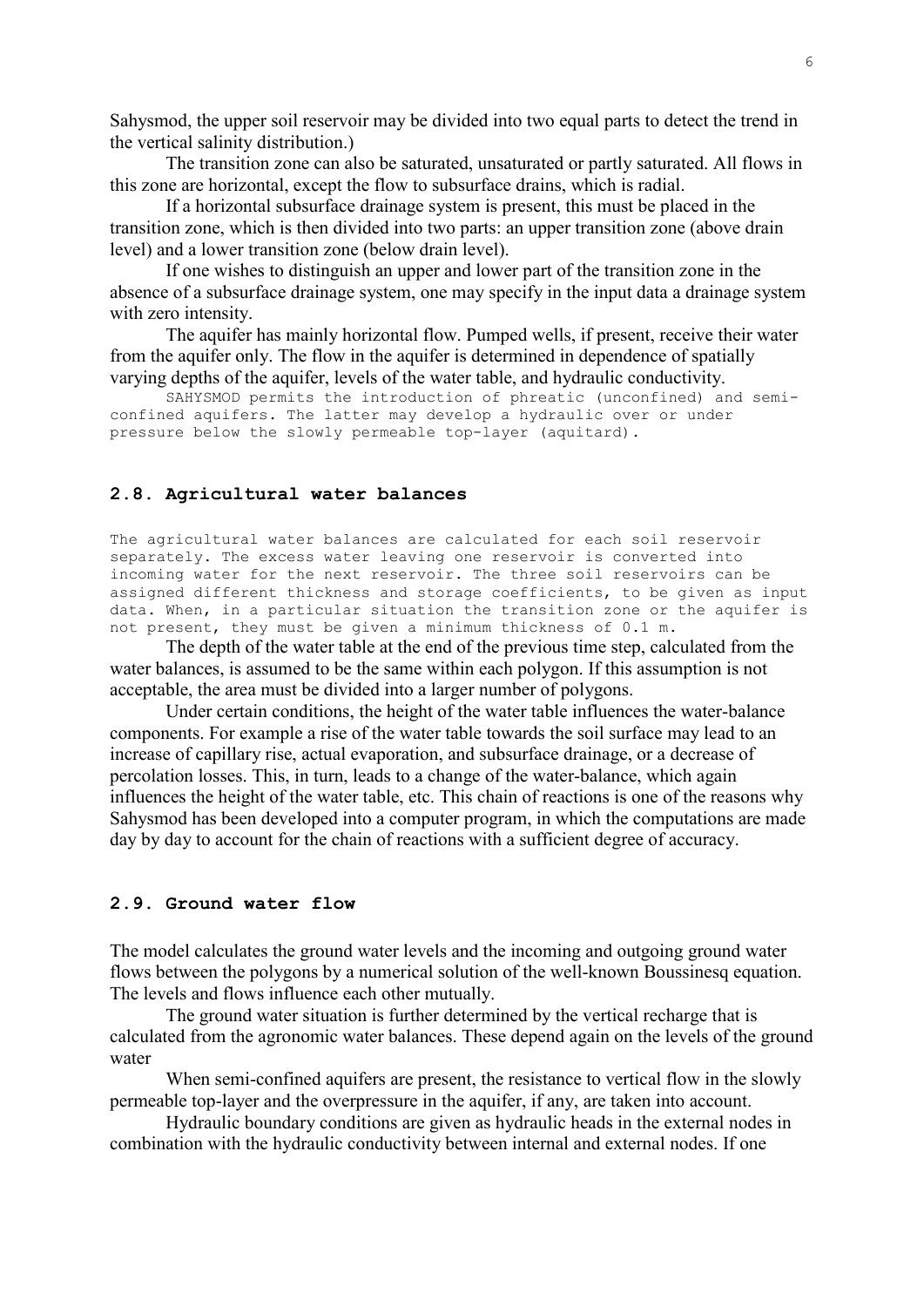wishes to impose a zero flow condition at the external nodes, the conductivity can be set at zero.

 Further, aquifer flow conditions can be given for the internal nodes. These are required when a geological fault line is present at the bottom of the aquifer or when flow occurs between the main aquifer and a deeper aquifer separated by a semi-confining layer.

# **2.10 Drains, wells, and re-use**

The sub-surface drainage can be accomplished through drains or pumped wells.

 The subsurface drains, if any, are characterised by drain depth and drainage capacity. The drains are located in the transition zone. The subsurface drainage facility can be applied to natural or artificial drainage systems. The functioning of an artificial drainage system can be regulated through a drainage control factor.

 By installing a drainage system with zero capacity one obtains the opportunity to have separate water and salt balances in the transition above and below drain level.

 The pumped wells, if any, are located in the aquifer. Their functioning is characterised by the well discharge.

 The drain and well water can be used for irrigation through a (re)use factor. This may have an impact on the water and salt balance and on the irrigation efficiency or sufficiency.

### **2.11 Salt balances**

The salt balances are calculated for each soil reservoir separately. They are based on their water balances, using the salt concentrations of the incoming and outgoing water. Some concentrations must be given as input data, like the initial salt concentrations of the water in the different soil reservoirs, of the irrigation water and of the incoming ground water in the aquifer. The concentrations are expressed in terms of electric conductivity (EC in dS/m). When the concentrations are known in terms of g salt/1 water, the rule of thumb:  $1$  g/1 -> 1.7 dS/m can be used. Usually, salt concentrations of the soil are expressed in ECe, the electric conductivity of an extract of a saturated soil paste. In Sahysmod, the salt concentration is expressed as the EC of the soil moisture when saturated under field conditions. As a rule, one can use the conversion rate EC : ECe  $= 2 : 1.$ 

 Salt concentrations of outgoing water (either from one reservoir into the other or by subsurface drainage) are computed on the basis of salt balances, using different leaching or salt mixing efficiencies to be given with the input data. The effects of different leaching efficiencies can be simulated varying their input value.

If drain or well water is used for irrigation, the method computes the salt concentration of the mixed irrigation water in the course of the time and the subsequent impact on the soil and ground water salinity, which again influences the salt concentration of the drain and well water. By varying the fraction of used drain or well water (through the input), the long term impact of different fractions can be simulated.

 The dissolution of solid soil minerals or the chemical precipitation of poorly soluble salts is not included in the computation method. However, but to some extent, it can be accounted for through the input data, e.g. increasing or decreasing the salt concentration of the irrigation water or of the incoming water in the aquifer. In a future version, the precipitation of gypsum may be introduced.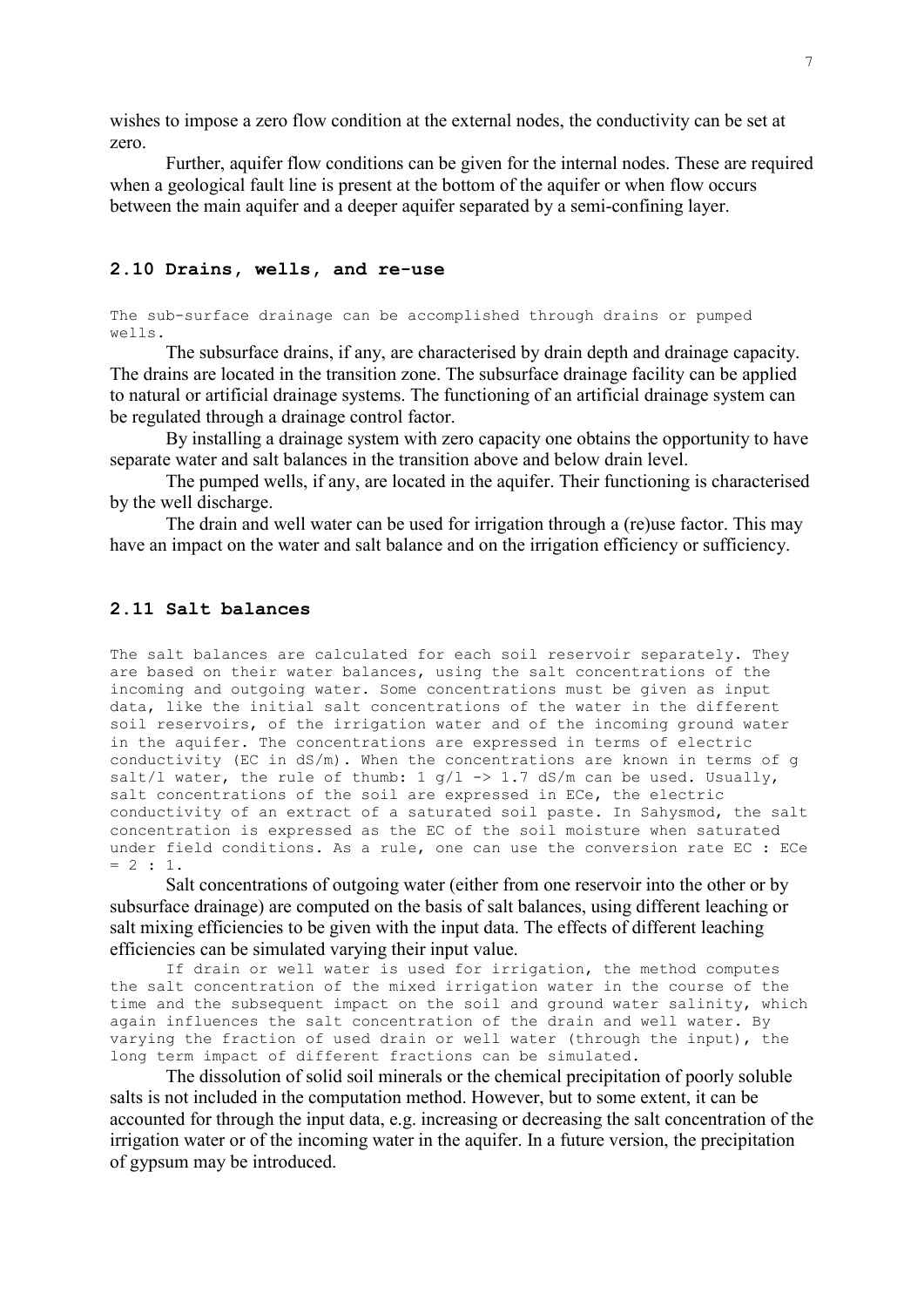### **2.12 Farmers' responses**

If required, farmers' responses to water logging and salinity can be automatically accounted for. The method can gradually decrease:

- 1. the amount of irrigation water applied when the water table becomes shallower depending on the kind of crop (paddy rice and non-rice)
- 2. the fraction of irrigated land when the available irrigation water is scarce;
- 3. the fraction of irrigated land when the soil salinity increases; for this purpose, the salinity is given a stochastic interpretation;
- 4. the ground-water abstraction by pumping from wells when the water table drops.

The farmers' responses influence the water and salt balances, which, in turn, slows down the process of water logging and salinization. Ultimately a new equilibrium situation will arise.

 The user can also introduce farmers' responses by manually changing the relevant input data. Perhaps it will be useful first to study the automatic farmers' responses and their effect first and thereafter decide what the farmers' responses will be in the view of the user.

## **2.13 Annual input changes**

The program runs either with fixed input data for the number of years determined by the user. This option can be used to predict future developments based on long-term average input values, e.g. rainfall, as it will be difficult to assess the future values of the input data year by year.

 The program also offers the possibility to follow historic records with annually changing input values (e.g. rainfall, irrigation, cropping rotations), the calculations must be made year by year. If this possibility is chosen, the program creates a transfer file by which the final conditions of the previous year (e.g. water table and salinity) are automatically used as the initial conditions for the subsequent period. This facility makes it also possible to use various generated rainfall sequences drawn randomly from a known rainfall probability distribution and to obtain a stochastic prediction of the resulting output parameters.

 Some input parameters should not be changed, like the nodal network relations, the system geometry, the thickness of the soil layers, and the total porosity, otherwise illogical jumps occur in the water and salt balances. These parameters are also stored in the transfer file, so that any impermissible change is overruled by the transfer data. In some cases of incorrect changes, the program will stop and request the user to adjust the input.